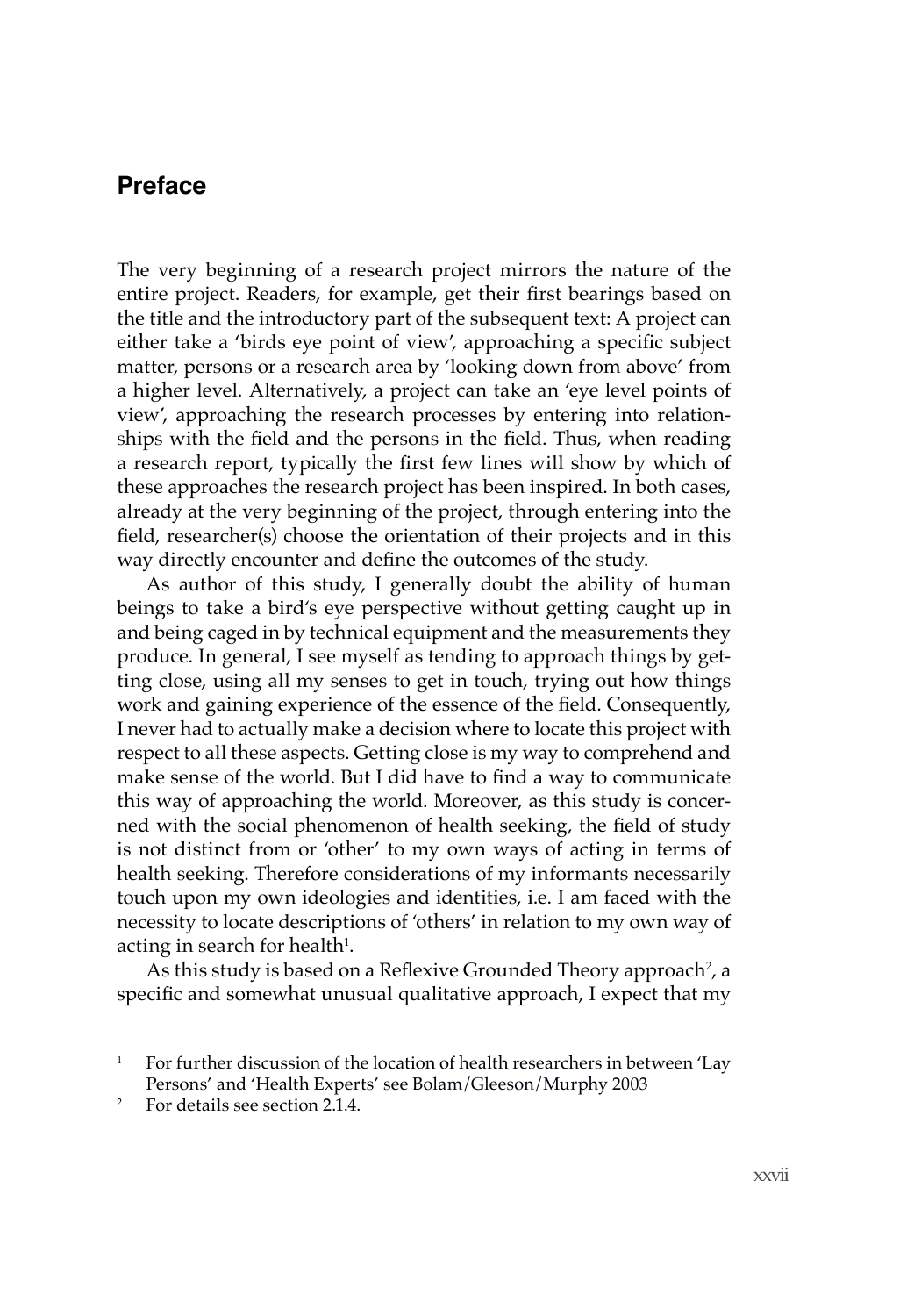ways of approaching, presenting and discussing the issue of concern will appear strange to some readers, as they do not adhere to the common rules of academic communities concerning research procedure and presentation of methods and results. So as to not disappoint my readers, I would like to state from the very beginning that the following report does not provide insights into any form of 'truth', does not retell stories of 'others', and does not claim to have applied the 'correct' method or approach. Instead, and in line with Diltheys concept of Verstehen3 , this report aims to provide insights into the author's processes of making meaning in the field of healthcare in Indonesia. This includes the explicit positioning of the author's perspective and voice within descriptions of interviewees, identifying relevant processes during data collection and analysis, the questioning of assumptions, noticing and facing of uncertainties, as well as reflexive processes, all as part of making conceptual meaning over the course of this study. All of these provide extensive insights into the multiplicity of perspectives and dimensions involved in the field of health seeking. The findings presented here go beyond meanings related to health seeking in urban Indonesia and illustrate the multiplicity of postcolonial meanings that emerge in discussions about the self versus the others, the we versus them and specifically the Javanese versus the West.

Readers might thus be irritated about my emphasis on textual perspectivity. Readers may also feel that I should have taken my conceptual discussions one step further. I present a wide range of different pieces of a conceptual mosaic, but my considerations and discussions are fragile and fragmented especially at the conceptual edges. This is indeed the case. Yet I have worked on this study intensively and for a long time in order to find a way of presenting what I did which is cocok<sup>4</sup> with my 'at that time' overall perspective. Developing a perspective on a social phenomenon is by its very nature a process which is dynamic and prone to change – in line with the phenomenon itself – and therefore never finished and at a definite end. Therefore, this report needs to be understood as a narrative bound to time and place, in which the

<sup>3</sup> Understanding [translation by the author]. Dilthey made the important distinction between explanation (Erklärung) and understanding (Verstehen) as two contrasting approaches to the acquisition of knowledge (more details about Diltheys Neo-Kantianism is given in McLean 2012: 68ff.).

For details see section 3.1.4.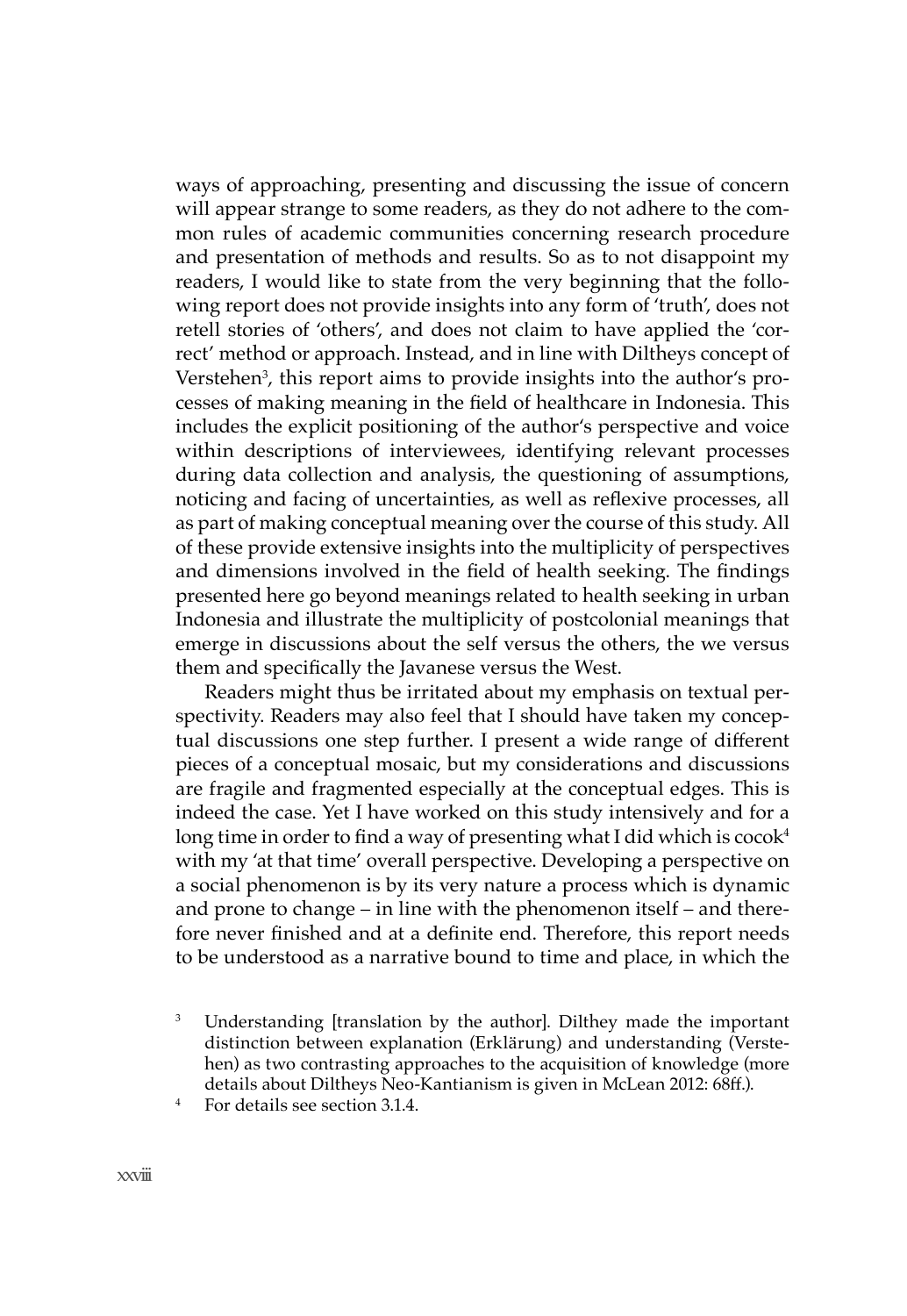considerations and conceptualizations fundamentally reflect my situated, local and horizon-bound experience.

Even though this report cannot present any 'reality out there', I hope that my personal considerations about meaning underlying health seeking in urban Indonesia can shed some light onto issues which have previously remained largely in the dark – even though there still remains much unexplained and unconsidered darkness within this report.

## **I. Introduction**

*What matters is that lives do not serve as models, only stories do that. And it is a hard thing to make up stories to live by. We can only retell and live by the stories we have read or heard. We live our lives through texts. They may be read, or chanted, or experienced electronically, or come to us, like the murmurings of our mothers, telling us what conventions demand. Whatever their form or medium, these stories have formed us all; they are what we must use to make new fictions, new narratives. (Heilbrun 1988: 37)*

This thesis reports a study which is to be located in the transdiciplinary field of health psychology and medical anthropology, discussing the concepts and approaches underyling the use of 'traditional' and complementary medicine in urban Yogyakarta (Java, Indonesia).

The seeking for health, and with it the organisation of healthcare systems, is a multidisciplinary field, as it involves sociological, historical and physio-psychological aspects and therewith is highly related to time and context. It is concerned with individual as well as collective dimensions. Accordingly, research on how therapeutic pluralism at a specific point in time is conceived, handled and regulated, besides giving insights into the very personal healthseeking behaviour of a specific sample group, also provides keyholes into social, political, economic and cultural discussions of health, healthcare and associated patterns. The research of health seeking behaviour and of given healthcare systems "provides a way into better understanding not only the predicament created by profound structural change, but also how medical practice and substance use generally is a central arena in which change is both embodied and performed" (Lyon 2013: para. 2).

Against this broad perspective on research into health seeking behaviour, this study is fundamentally based on the assumption that all knowledge is necessarily situated and contingent. As Becker (2007)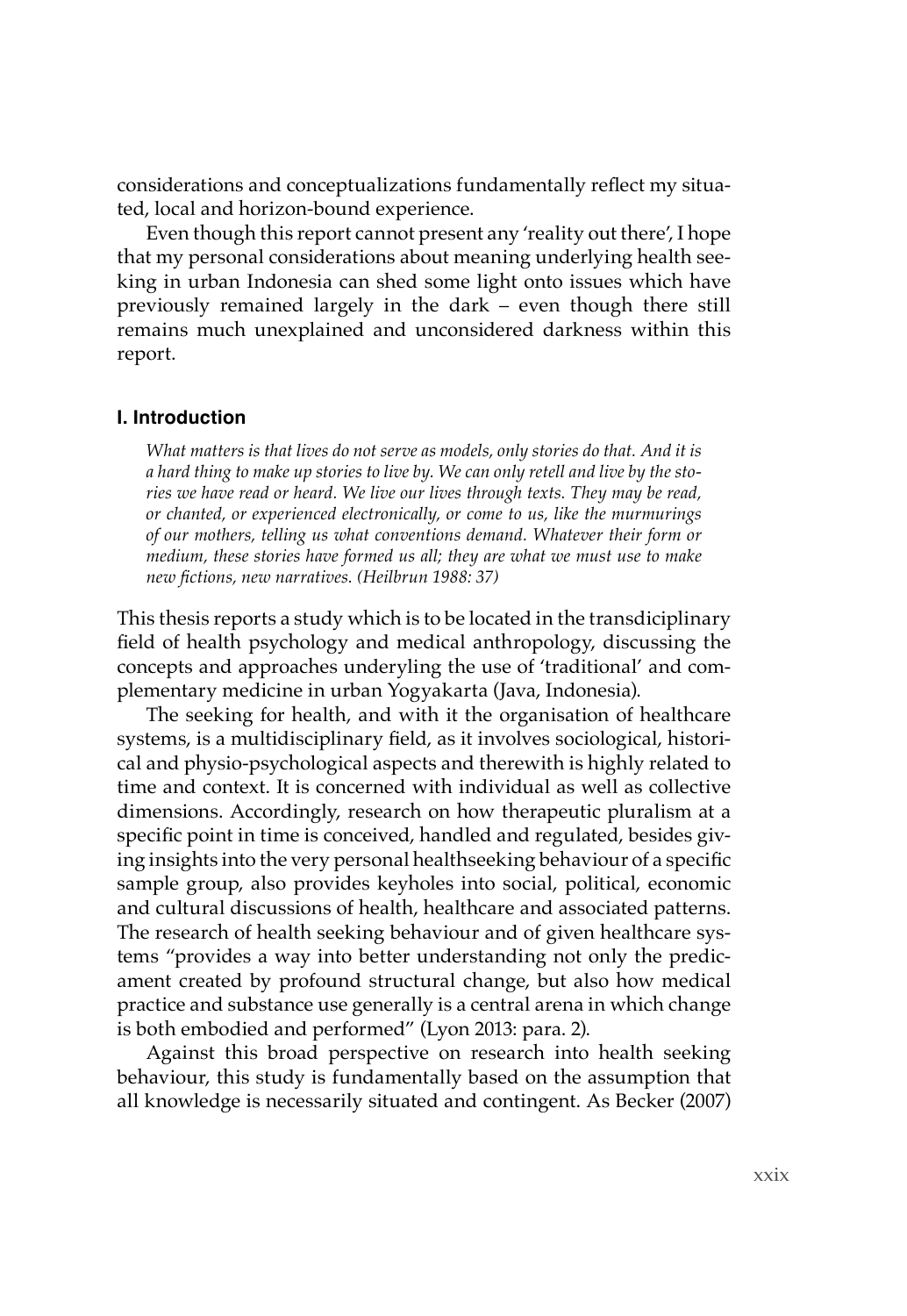stated, all representations necessarily distort the reality they seek to capture on three dimensions: selection, translation and arrangement. The dimension of selection forms reality by including or excluding aspects into the representation. The dimension of translation points toward the aspect of transforming meaning into 'research data', and the dimension of arrangement gives emphasis to the process of 'meaning making' in which the small translated components are arranged in relation to each other.

Correspondingly, my presentation of this study provides insights into my specific perspective on the issue of health seeking in Yogyakarta. It is therefore not concerned with presenting any outside 'realities', nor insights into women's perspective on the use of 'traditional' and complementary medicine (T&CM)<sup>5</sup> in Indonesia. Instead, it focuses on substantive considerations of health seeking issues in Yogyakarta. Moreover, I want to show the entanglement between the author and the field of study in this process of making meaning.

Thus, even though this study is fundamentally focused on illuminating issues of healthcare in urban Yogyakarta, this report is not primarily concerned with retelling stories of 'others' and tracing meaning learned about 'others', but with finding a textual form which traces the author's – my own – journey, the journey of a 'Western' researcher, in search for meaning of healthcare in urban Yogyakarta. This is why this thesis has both a substantive and a methodological focus, aiming to trace the formative influence of the author in presenting my own journey into understanding, while introducing different steps of meaning making during many years of engagement with the topic of healthcare in Indonesia. This report is written from the perspective of a researcher whose desk is usually located in the 'green and pleasant' part of the minority world. Yet it focuses on a region which for centuries used to be ruled by my 'Western homeland' – and is still bound to the ruling schools of thought in the West in general and Europe-based academics in particular<sup>6</sup>. This contrast fundamentally shapes this report. A report written by a researcher based in Southeast Asia would have taken a radically different perspective and would have resulted in very different conversations with the participants. Therefore I consider it unavoi-

<sup>5</sup> For further details see section 1.3.3.4.

<sup>6</sup> For a sustained critique on Eurocentric historiocism, see Chakrabarty 2000; Chilisa 2012; Spivak 1988, 1998, among others.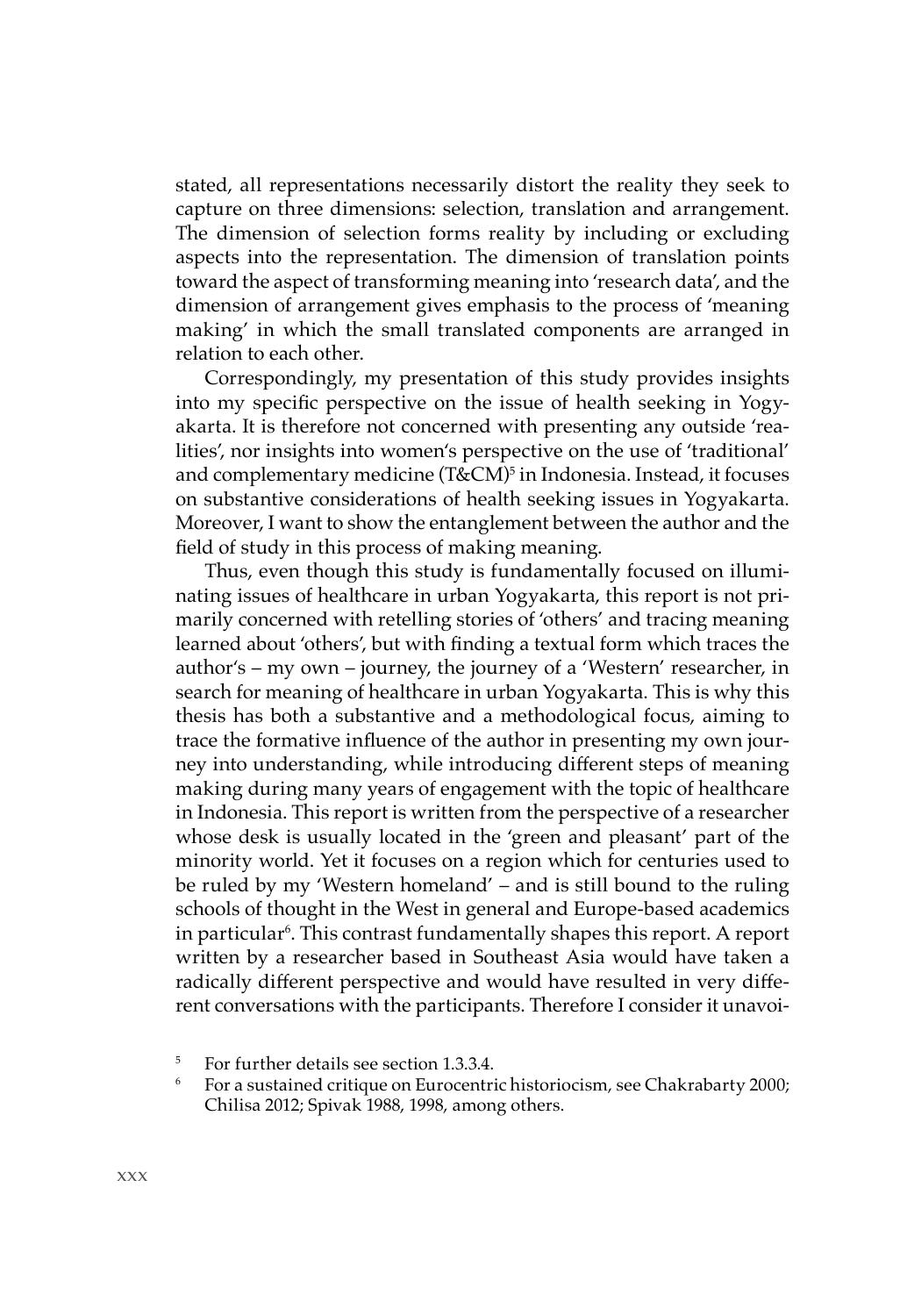dable to emphasize the characteristics of research presentation, making explicit the specific angle from which the phenomenon under study is reflected. The author's 'self', my voice, is therefore located within the research narrative, to clearly indicate the subjective perspective of this report and thereby clearly indicate that this textual presentation is not neutral.

With the substantive focus and the methodological approach of reflexivity being so closely interrelated in this study, this report makes use of the potential of textual representations to bridge the binary tendencies of separating substantive considerations about a social phenomenon from the location of the angle within the multiplicity of perspectives from which the phenomenon is illustrated. Accordingly this research report needs to be understood as a personal narrative, which discloses personal understanding of conceptualizations and approaches to healthcare, traces emotional involvements, struggling for understanding and uncertainties in the process of meaning making. The writing of this report has been a creative and a challenging process, a struggle between interpretation, representation and 'self' articulation, between illustrating meaning and tracing uncertainties, between reflecting the stable and trapping the temporal transformations, between the details of the local character and the relations to the bigger picture.

Hence this report aims to create a space which enables an encounter between the wide field of healthcare in Java and the 'non-West' and the plurality of perspectives on healthseeking of me and you, the we and them, and all of us, involving the wide range of conceptual discussions on psychological, physical, spiritual and intellectual issues.

## **II. Structure of the Chapters and the Presentation**

When I began this study, I wanted to understand the use of 'traditional' and complementary medicine in urban Indonesia. As I have already spent some time in the area, I recognized the popularity of 'traditional' and complementary medical approaches despite the increasing presence of biomedical services. At that time I thought that in my study I will be primarily concerned with concepts and approaches underlying the use of these non-biomedical practices. As in many other studies, during the course of research I needed to recognize that my initial orientation changed as I became increasingly aware of the relationships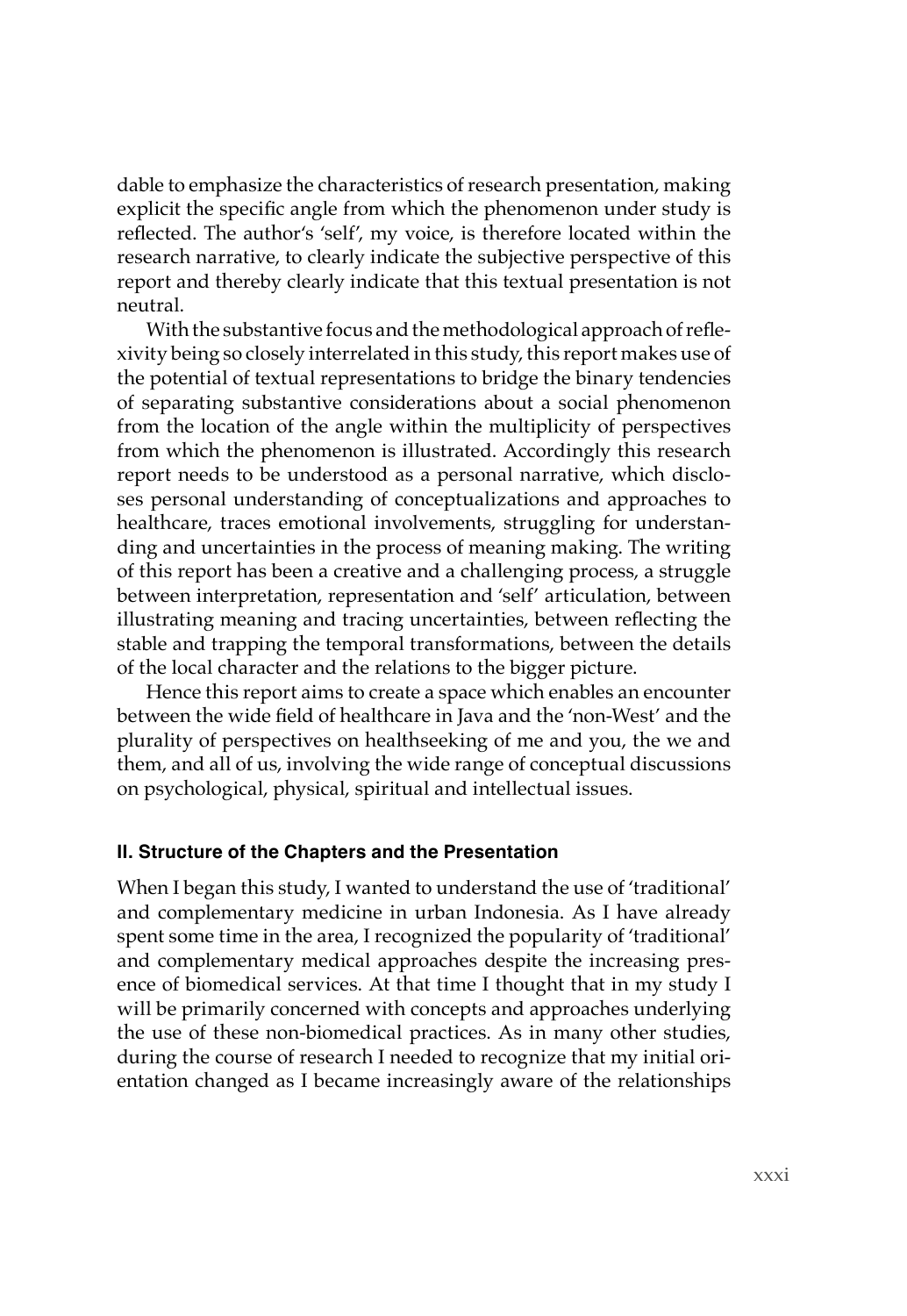and the dynamics that constitute my perspective and therefore contribute to shaping this research report.

In order to find a textual form of presentation which allows readers to comprehend the developments of descriptions, this report is organized along the temporal unfolding of the research processes<sup>7</sup>. Even though this is not in line with academic traditions, my presentation starts with my personal point of departure, which gives insight into my preconceptions and my specific substantive focus (motives of research as well as epistemological and methodological framework). The following empirical chapter is divided into three sections, which enables insight into how conceptual meaning was developed. Here, my initial focus was on the navigation of healing in a changing environment (section 3.1.), the location of natural versus kimia guiding navigations of healing (section 3.2.), and then shifted to understanding the relations underlying the (re-)presentations of my interviewees and their concepts (chapter  $4 \& 5$ .). This temporal form of presentation enables readers to understand how the author's focus within the research process changed and developed. Over time, concepts became increasingly condensed and an ever greater number of aspects contributed to the creation of conceptual meaning. The thesis concludes with a retrospective summary, which reflects and situates empirical discussions within the academic literature (chapter 6). Even though these conclusions constitute the end point of this thesis, they have to be understood as yet another transitional point in time and space, providing both substantive meaning and insights into uncertainties, thus creating room for further conceptual developments.

Even though this report is organized along the temporal line of the study, I want to emphasize that this narrative concept and structure are a product of a retrospective perspective and therefore only partially reflect and trace my original impressions and thoughts during the early stages of my research. Nevertheless I constantly refer back to my data gathered in the field or created within the process of analysis, such as interview transcripts, field memos written while in search of meaning, fragments of my research diary, which have been organized and commented along the narrative structure of this report.

<sup>&</sup>lt;sup>7</sup> The organization of this research report and its temporal structure has mainly been guided by Breuer 1999 and Breuer & Roth 2003: 20ff. (more details are given in section 1.3. and chapter 2).